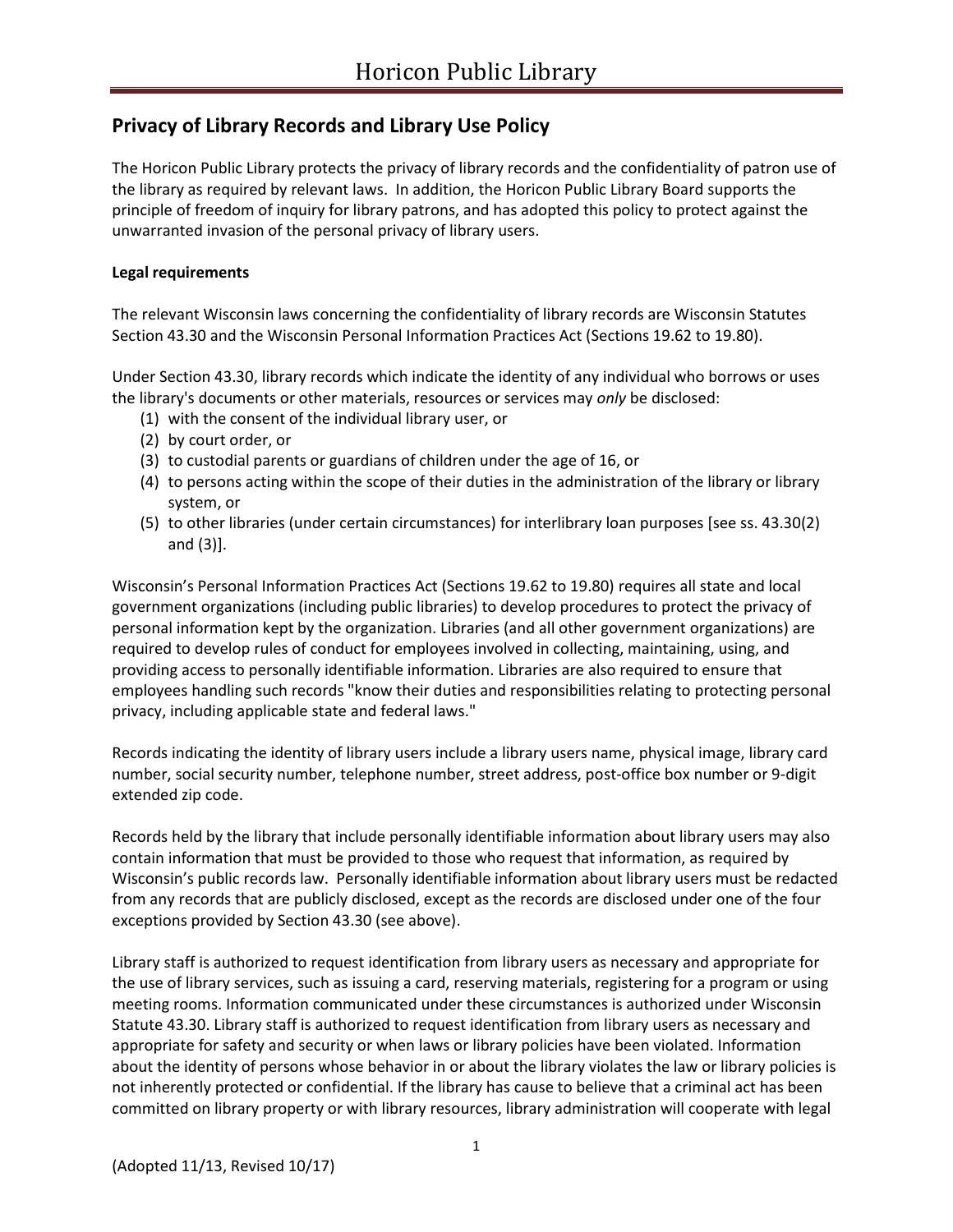authorities to obtain court orders for the release of protected library records as may be necessary for criminal investigations and prosecution.

#### **Rules to be followed by library staff**

- (1) As required by state law, library staff may only disclose library records indicating the identity of library users under the following conditions:
	- a) disclosure to staff members of the Horicon Public Library, and the staff of other libraries and library systems only according to written procedures that comply with the laws cited above and that are approved by the director
	- b) disclosure as authorized by the individual library user
	- c) disclosure to custodial parents or guardians of children under the age of 16 [ss. 43.30(4)] (see below for handling of requests from custodial parents or guardians)
	- d) disclosure pursuant to court order (see below for handling of different types of court orders)
	- e) if someone's life or safety is at risk, library records may be released to appropriate individuals or officials without a court order $1$
- (2) Library staff must refer all requests for library records and all requests for information about particular library users to the library director or the library director's designee.
- (3) Library staff are not allowed to share information about use of library resources and services by identified library patrons except as necessary for the performance of their job duties and in accordance with procedures approved by the library director and/or board.

## **Handling requests from custodial parents or guardians of children under the age of 16**

Requestor must be the child's "custodial parent," defined as any parent other than a parent who has been denied periods of physical placement with a child under s 767.24(4). The Library staff will:

- (1) request identification
- (2) if the requestor is the parent or guardian listed on the child's library record and the requestor resides at the same address, the staff may provide the requested information; otherwise the staff will
- (3) obtain a completed and signed "Request for Access to Child's Library Record" form to help ensure that the requestor is indeed the child's custodial parent or guardian and that the requestor has not been denied periods of physical placement with the child under s 767.24(4).
- (4) The staff may then grant the request or refer the request to the Library Director or designee.

The Library staff will attempt to satisfy the request as soon as practicable and without unreasonable delay. In most cases this will be at the time of the request. If there is a question of the requester's guardianship, the staff person may delay the request until review by the Library Director and / or Library Board. If a request is denied by the Library staff, the requester can appeal in writing to the Library Board.

Normal photocopy/printing charges will be assessed to the requester for copies of records provided.

 $\overline{a}$ 

 $1$  The Attorney General's office opined, in a response dated November 27, 2006 to questions submitted by State Superintendent Elizabeth Burmaster, that "…if someone's life or safety is at risk, for example, if there was a child abduction at the library, the law would not require the police to obtain a court order before being allowed to view any relevant [surveillance] tapes."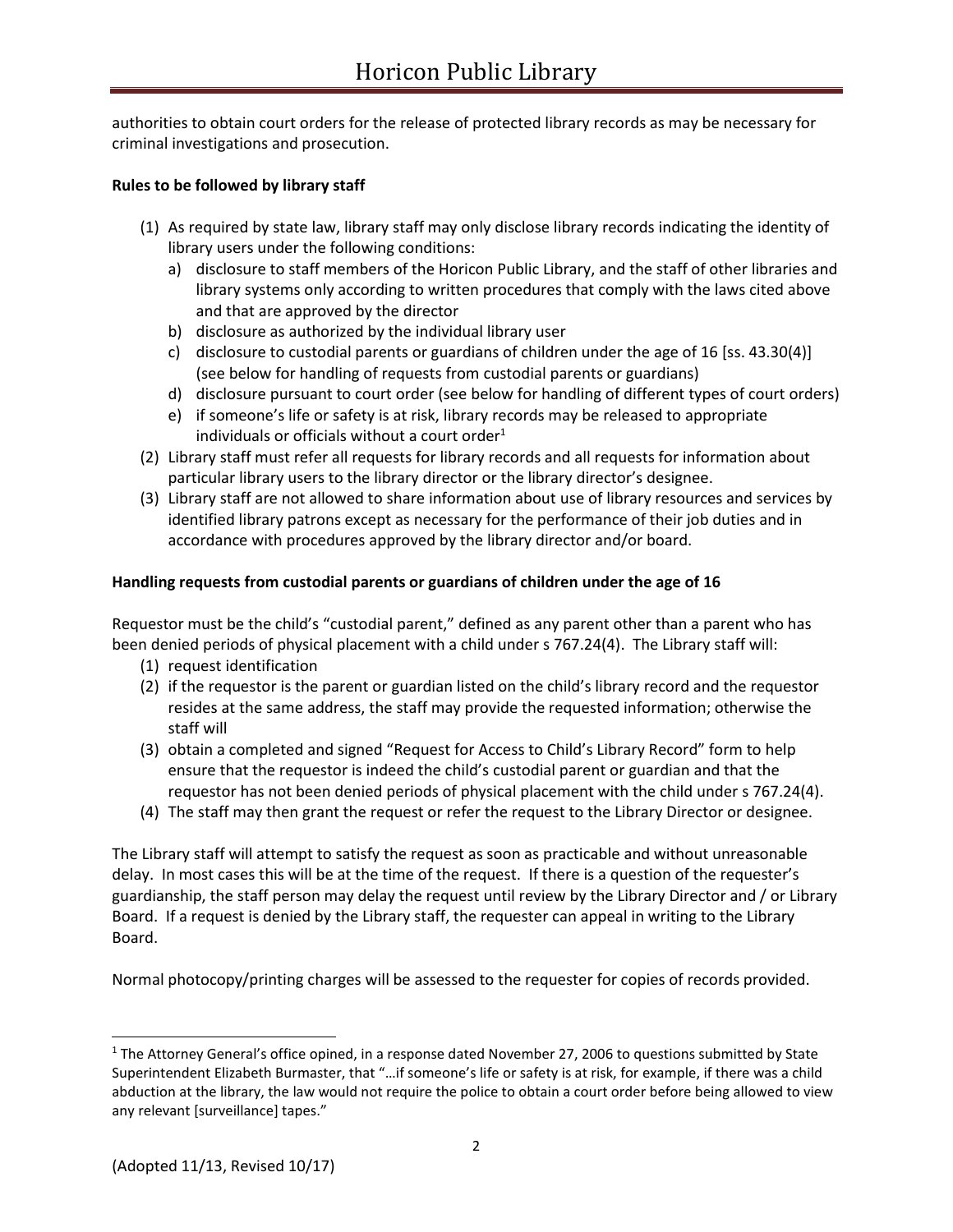## **Handling of court orders**

[Note: All search warrants are court orders, but *not* all subpoenas are court orders. Library staff may not disclose library records in response to a subpoena that is not a court order if those records indicate the identity of library users.]

If a law enforcement officer (or anyone else) brings a **subpoena<sup>2</sup>** directing library staff to produce library records:

- (1) Notify the library director, or if the director is not available, notify the highest-ranking staff person on duty.
- (2) The library director or the highest-ranking staff person should ask the municipal attorney (or library counsel) to review the subpoena.
- (3) If the subpoena has any legal defects, require that the defects be cured before records are released.
- (4) If appropriate, ask legal counsel to draft a protective order to be submitted to the court keeping the requested information confidential and limiting its use to the particular case.
- (5) Follow legal counsel's advice for compliance with the subpoena.

If law enforcement officers bring a court order in the form of a **search warrant<sup>3</sup>** :

- (1) A search warrant is executable immediately, unlike a subpoena. The law enforcement officers may begin a search of library records as soon as they enter the library.
- (2) Request that the law enforcement officers wait until the municipal attorney (or library counsel) is present before the search begins in order to allow counsel an opportunity to examine the search warrant and to assure that the search conforms to the terms of the search warrant. (The law enforcement officials are *not* required to accede to your request to delay the search.)
- (3) Cooperate with the search to ensure that only the records identified in the warrant are produced and that no other users' records are disclosed.

If FBI agents bring a court order in the form of a **search warrant issued under the Foreign Intelligence Surveillance Act (FISA)<sup>4</sup>** :

- (1) A search warrant is executable immediately, unlike a subpoena. The law enforcement officers may begin a search of library records as soon as they enter the library.
- (2) Request that the law enforcement officers wait until the municipal attorney (or library counsel) is present before the search begins in order to allow counsel an opportunity to examine the

 $\overline{a}$ 

 $2A$  subpoena is a call to come before a court, and may include a direction to bring specified records. Not all subpoenas are court orders. Your municipal attorney (or library counsel) can determine if a particular subpoena is a court order. A subpoena normally indicates that a response is required within a certain number of days. Library staff may not disclose library records in response to a subpoena that is not a court order if those records indicate the identity of library users.

<sup>&</sup>lt;sup>3</sup> A search warrant is a is an order signed by a judge directing a law enforcement officer to conduct a search of a designated person, a designated object or a designated place for the purpose of seizing designated property or kinds of property.

<sup>4</sup> The USA Patriot Act amended the Foreign Intelligence Surveillance Act (FISA) to allow the FBI to apply for a court order requiring the "production of any tangible things (including books, records, papers, documents and other items) for an investigation to protect against international terrorism or clandestine intelligence activities, provided that such investigation of a United States person is not conducted solely upon the basis of activities protected by the first amendment..."